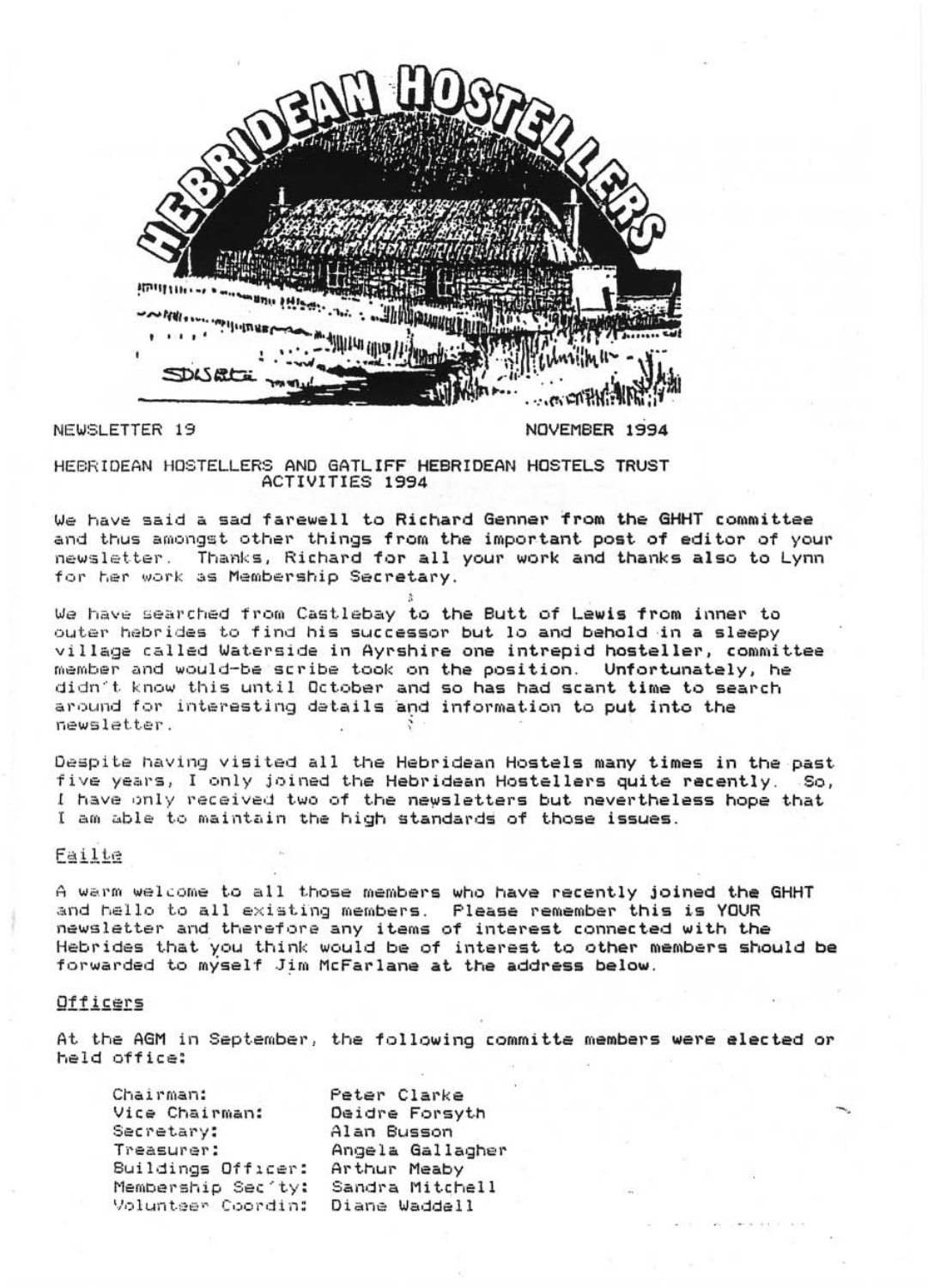Main topics during the meeting were the refurbishment of Howmore hostel and possible acquisition of a building in Barra for a new hostel.

# Howmore Refurbishment

A workparty was organised and led by Jim McCulloch at the beginning of November to move all the stones and general debris in the adjacent buildings to the hostel in preparation for the rebuilding work, A week later I joined the stonemason Brian Wilson and his colleague to rebuild parts of the walls and dismantle and rebuild the doorway. It has to be said at this stage that my part in all this was to sort and grade the stones -some as large as a full rucksack others as small as a mouse -into various piles. By the time I had finished Brian said it was a shame to take from and spoil such a well-formed cairn of stones. That was just the pile for infill.

I  $\ell$  .  $k$ 

The area now looks as if it is surrounded by battalions of regimented stones, which Brian selects to create a perfectly straight and even wall. Each layer of stones is levelled in exactly the same way a bricklayer would line them up, but without the cement to keep them together -it truly is a highly skilled craft. Upon completion the walls will be a metre thick, comprising an outer and inner wall with an<br>infill of small stones. Thankfully, the weather was excellent with Thankfully, the weather was excellent with only one day of rain, which is most unusual for mid-November and this<br>enabled us to complete many tasks in the one week. Brian will be enabled us to complete many tasks in the one week. returning early in 1995 and again around May to finish the work on the walls and gable ends allowing the next stage to begin.

, ,

### Barra Hostel

Negotiations are still ongoing regarding the site for the new Barra hostel. I hope to be able to give you more, details and a definite location in the May newsletter.

### Privatisation of Cal-Mac Eerry Services

At long'last the report. from KPMG Management Consultants has been received at the Scottish Office. It has been determined that Cal-Mac will continue to run the ferries and the routes will not be in the hands of private companies.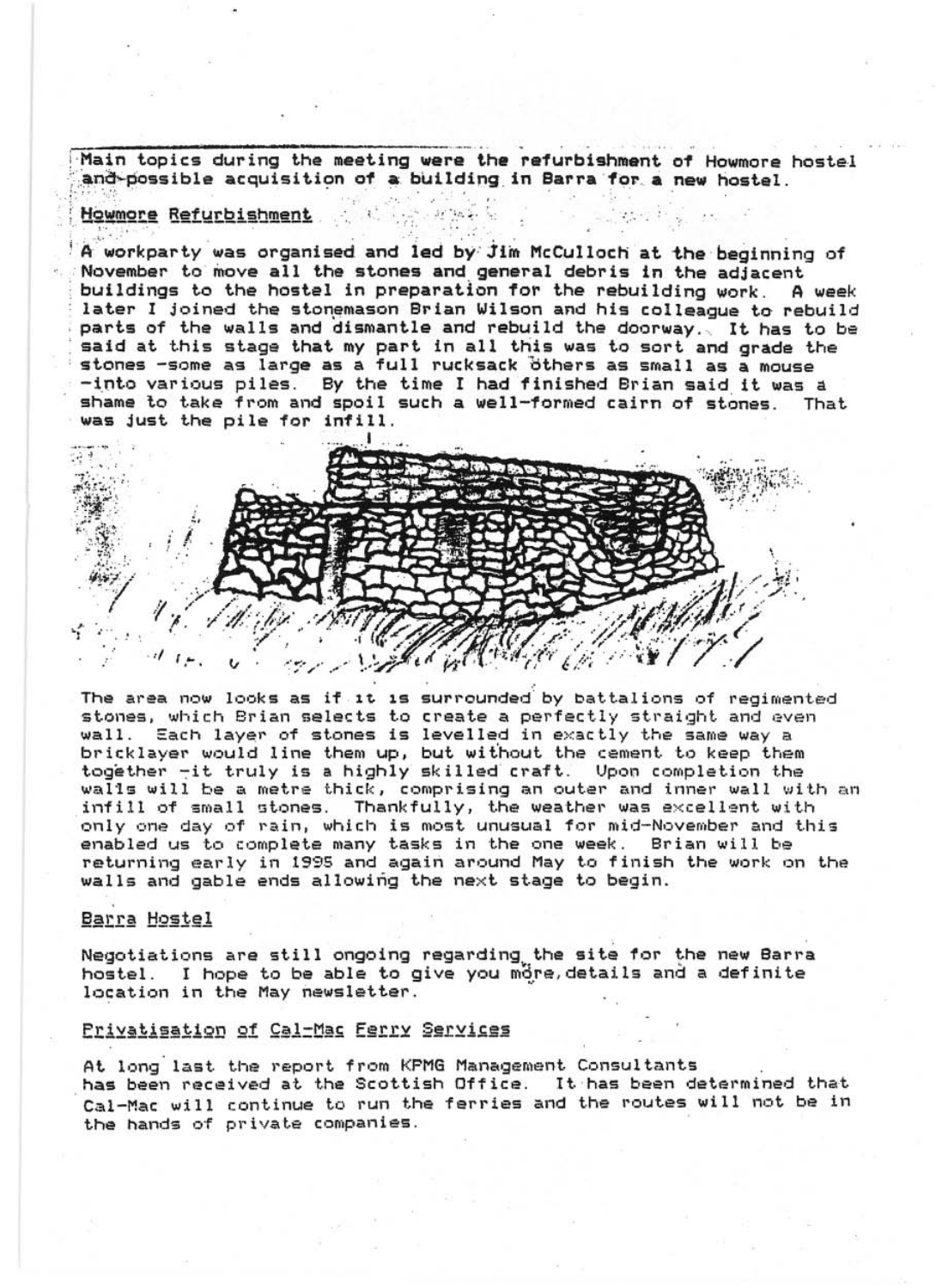# Winter Hostelling

# **THE ANNA REPAIRING THE COMPANY OF A REPORT**

Continuing along the theme of travel to the islands, members should remember that services both air and sea are subject to the vagaries of ...<br>the weather. One should make allowances and be 'elastic' In planning a timetable and travelling during the winter months.

For instance, recently there was a ten hour delay on the Cal-Mac sailing from Oban to Castlebay. There can be even longer delays for passengers trying to fly the Barra/Glasgow route -sometimes for a whole day owing to cross-winds and the difficulties of landing on the beach in poor conditions, Islanders on Barra were unhappy about the change to a Shorts 360 aircraft, this was borne out by the recent bad weather when the aircraft could not land, so waiting passengers wanting to<br>depart eventually had to be lifted by an Islander aircraft. Lord James depart eventually had to be lifted by an Islander aircraft. Douglas Hamilton Scottish Office Minister responsible for Transport gave a clear indication of the Scottish Office's concern at Loganair's failure to provide an adequate service. Good news for Barra is the reintroduction of the twin Otter, the plane will remain on the route for the duration of Loganair's contract up to 1998.

The good news for anyone travelling the islands this winter (including the Orkneys) is a British Airways/Loganair deal called a Highland Rover<br>ticket, This comprises five single flights for the price of 179. When I tried to contact BA about this deal earlier in the week, they were a little hazy on the finer details as the offer is so new, but try calling them yourself on: 0345 222111.

### Western Isles Challenge

This will take place next year from 2 - 5 May. The course for the event will take competitors from the Isle of Barra through 12 checkpoints, 12,000 feet of ascent, at least one sea crossing, totalling some 200 miles and finishing at the Butt of Lewis. Half the distance must be covered on foot the remainder by non-motorised means. If you are interested in putting a team together then contact: Ian Callaghan, Scarista House, Isle of Harris, PA85 3HX Tel: 01859 550238 before mid-December. This could prove a great challenge to our fitter members and perhaps you might consider the possibility of being sponsored and putting the proceeds (or part of them) towards the GHHT.

### Berneray Week

Great fun was had in July this year when I visited Berneray with my girlfriend and daughter to discover that we had picked the week for the Island's annual fun and games. There were activities every day including some wonderfully traditional ceilidhs, plays in Gaelic, dancing into the wee small hours to one of the finest bands in the<br>Hebrides and the grand finale of the ~It^s a Knockout~ competition. There were two teams from the hostel, which was bursting at the seams with people, including the all-necessary children. These proved to be like gold-dust and were much coveted by several of the other teams, since each team had to consist of six adults and two children. The event was held in the fields near to the village hall and since it was